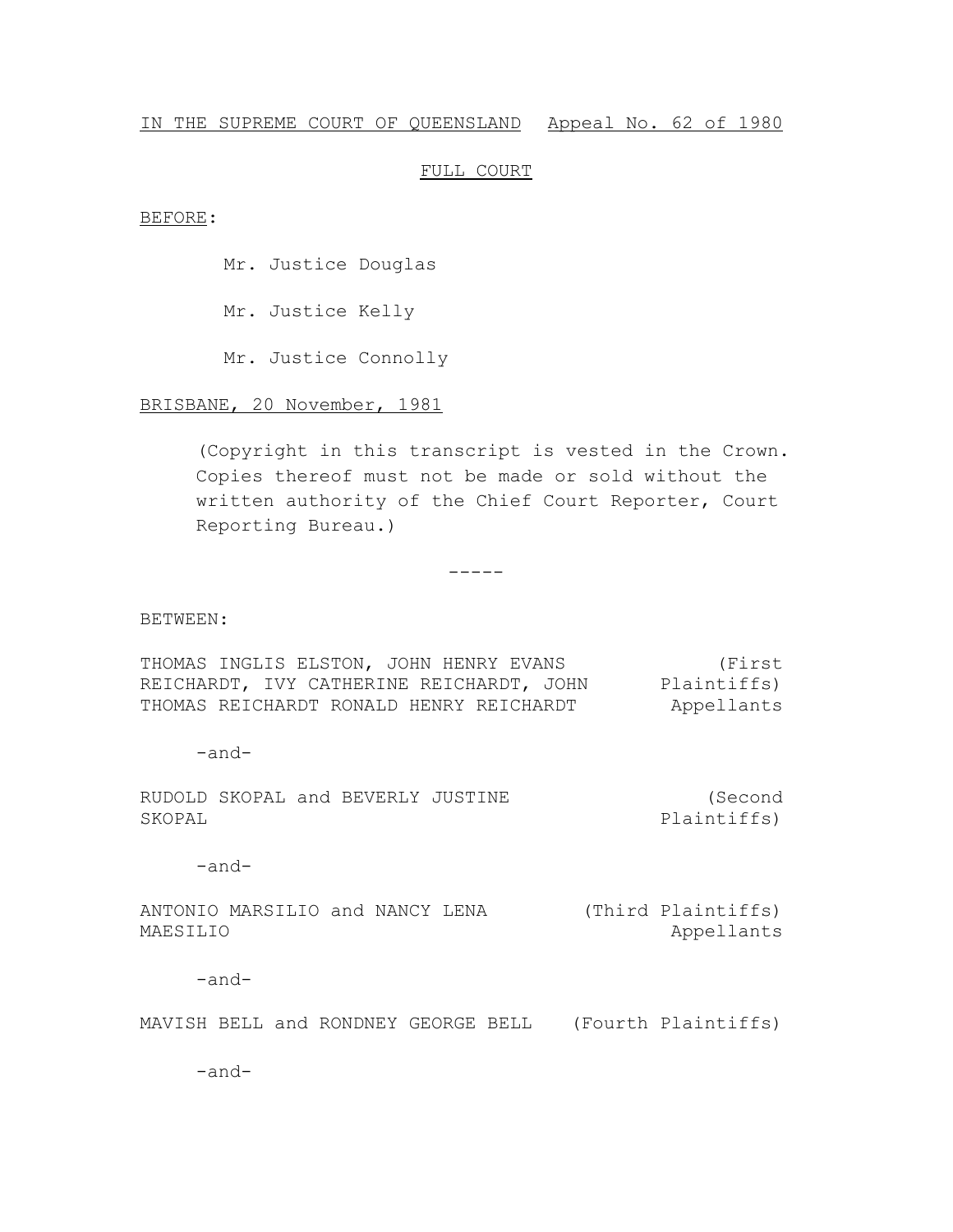JOHN LUIGI MARSILIO and DENIS GILDO MARSILIO

(Fifth Plaintiffs)

-and-

JAMES AUGUSTINE DORE DE Defendant (Respondent)

#### JUDGMENT

MR. JUSTICE CONNOLLY: In this matter I am authorised by my brother Douglas to say that he agree with the order to be proposed by my brother Connolly and with his reasons. I also agree with the order to be proposed by my brother Connolly and with his reasons.

MR. JUSTICE CONNOLLY: In my opinion this appeal should be dismissed. I publish my reasons.

MR. JUSTICE KELLY: The order of the Court is that the appeal is dismissed with costs to be taxed. Order that the security be refunded to the appellants.

 $-----$ 

IN THE SUPREME COURT OF QUEENSLAND

Appeal No. 52 of 1980

Townsville Writ No. 40 of 1980

#### BETWEEN

THOMAS INGLIS ELSTON, JOHN HENRY EVANS First Plaintiffs REICHARDT, IVY CATHERINE REICHARDT JOHN THOMAS REICHARDT and RONALD HENRY REICHARDT (appellants)

# AND

ANTONIO MARSILIO and NANCY LENA MAESILIO Third Plaintiffs (appellants)

AND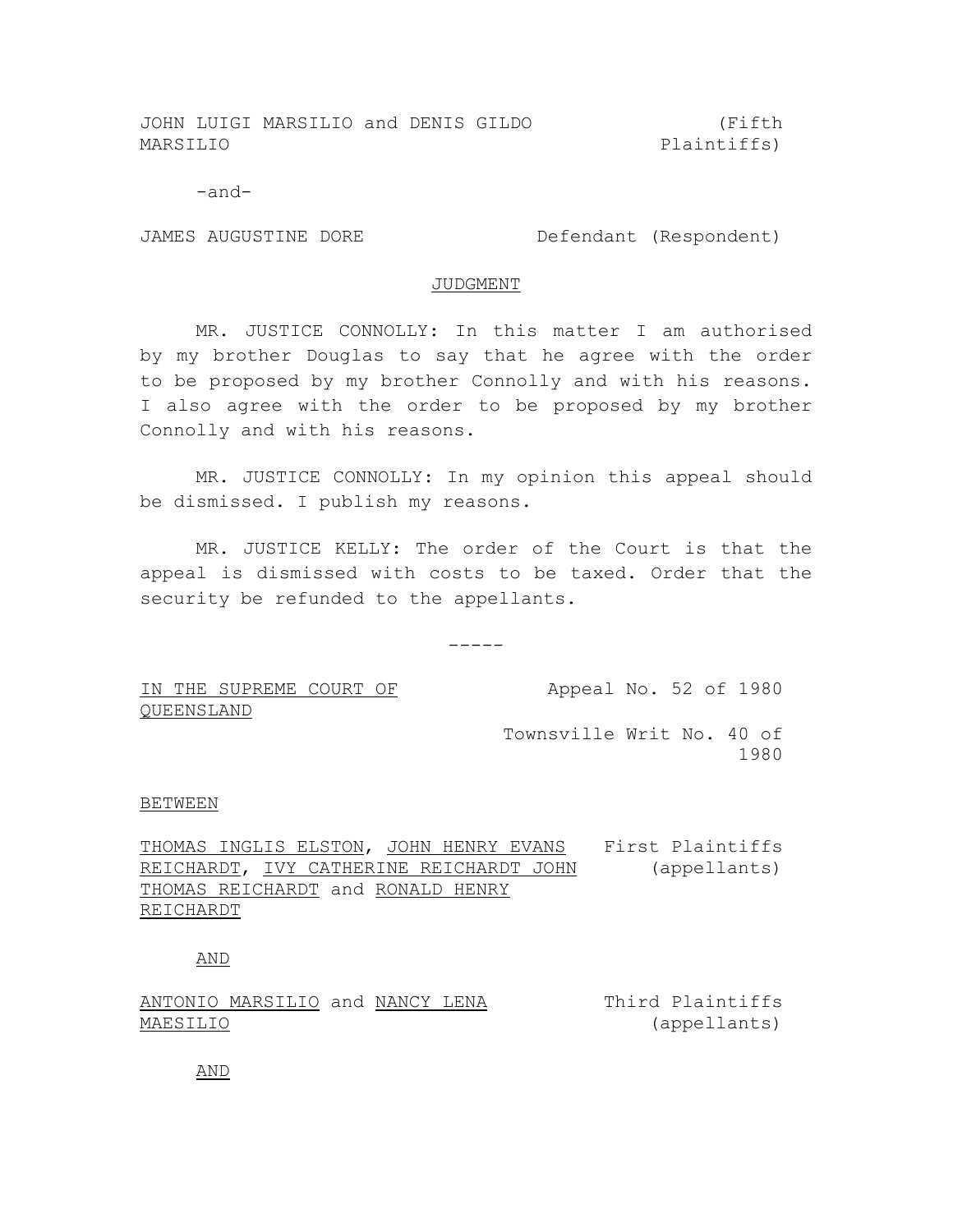DOUGLAS J.

KELLY J.

CONNOLLY J.

Judgment delivered by Connolly J. on the 20th November, 1981. Douglas J. and Kelly J. concurring with those reasons.

 $\overline{\phantom{a}}$  , where  $\overline{\phantom{a}}$  , where  $\overline{\phantom{a}}$  , where  $\overline{\phantom{a}}$ 

 $\overline{\phantom{a}}$  , where  $\overline{\phantom{a}}$  , where  $\overline{\phantom{a}}$  , where  $\overline{\phantom{a}}$ 

"APPEAL DISMISSED WITH COSTS. SECURITY LODGED BE REFUNDED TO THE SOLICITORS FOR APPELLANTS.

 $\overline{\phantom{a}}$  , where  $\overline{\phantom{a}}$  , where  $\overline{\phantom{a}}$  , where  $\overline{\phantom{a}}$ 

 $\overline{\phantom{a}}$  , where  $\overline{\phantom{a}}$  , where  $\overline{\phantom{a}}$  , where  $\overline{\phantom{a}}$ 

IN THE SUPREME COURT OF QUEENSLAND Appeal No. 52 of 1980

BETWEEN:

THOMAS INGLIS ELSTON, JOHN HENRY EVANS REICHARDT, <u>IVY CATHERINE REICHARDT, JOHN</u> Plaintiffs) THOMAS REICHARDT and RONALD HENRY REICHARDT (First Appellants

-and-

ANTONIO MARSILIO and NANCY LENA (Third Plaintiffs) MAESILIO Appellants

-and-

JAMES AUGUSTINE DORE (Defendant) Respondent

JUDGMENT - CONNOLLY J.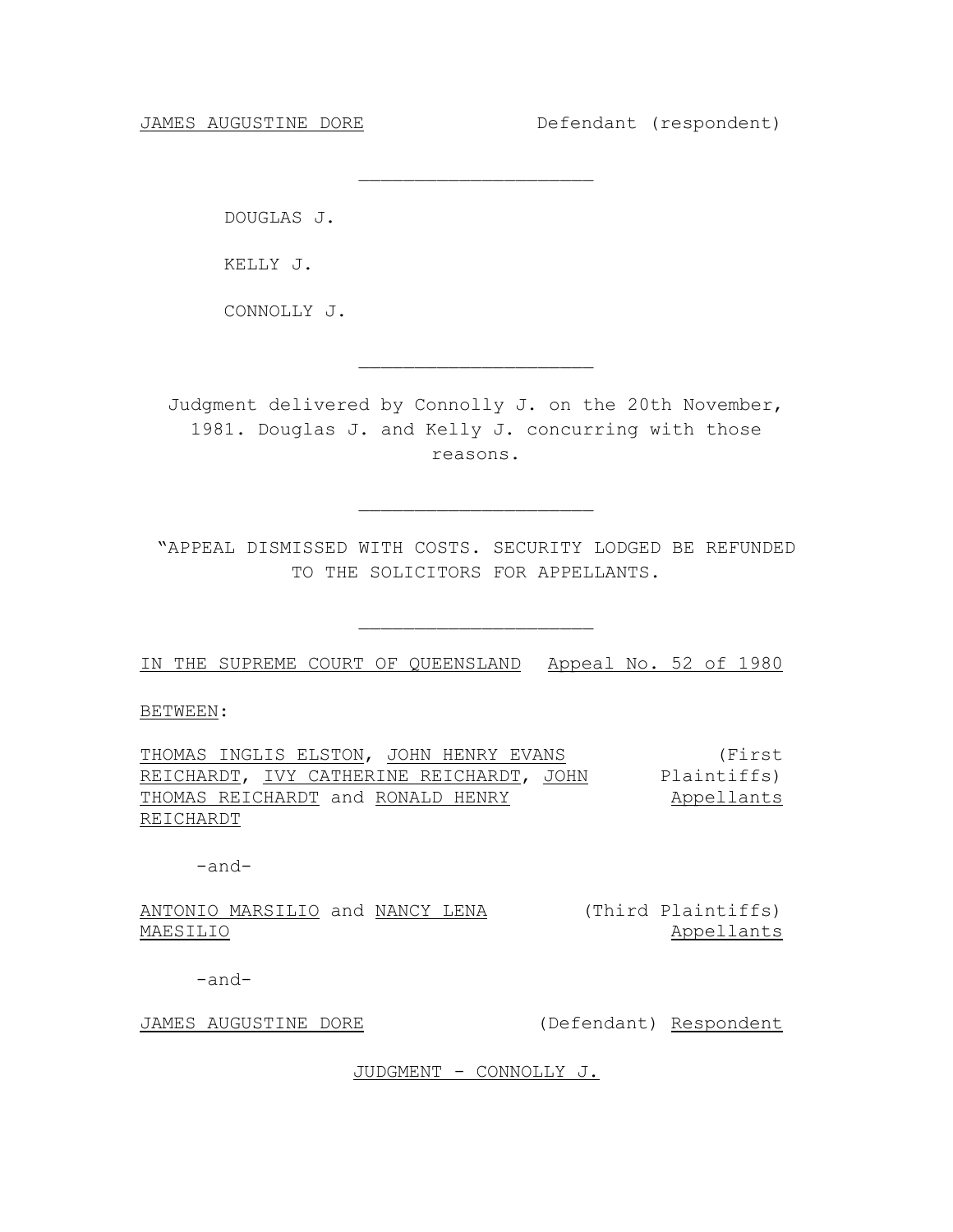The respondent (the defendant in the action) is the occupier of portion 13V in the County of Cardwell Parish of Tyson in the Stamp Road area near Euramo, a few miles south of Tully in North Queensland. Portion 13V is traversed in an east-west direction by a creek known as Orchard Creek. Immediately to the south-west of portion 13V are lands occupied by the appellants, Elston and Reichardt (the first plaintiffs) and further west again are lands occupied by the appellants, Marsilio (the third plaintiffs). The east arm of Orchard Creek also runs through part of the lands occupied by the first plaintiffs and land occupied by the third plaintiffs is traversed by part of the west arm of Orchard Creek, the junction of the two arms occurring approximately at the eastern boundary of their land. I take the following description of the area from the reasons for judgment of Kneipp J. who tried the action:-

"The area is low lying and comparatively level. It is situated between the Murray River, which is a short distance to the west, and the Tully River, which is a little further to the east. The rainfall is about 140 inches per year. The subject lands and surrounding lands are drained by numerous watercourses but, because of the flatness of the country, any gradients are likely to be short, watersheds are likely to be formed by very low ridges, and watercourses which are quite close to each other are apt to flow in quite different directions. In addition, the whole area is from time to time completely inundated by flood waters from the Murray, or the Tully, or both, and the flow of flood-waters when they recede can result in scouring or "other interference with the surface of the country and with the watercourses which carry water away in times of normal rainfall."

From the function of the eastern and western arms Orchard Creek flows in a southerly direction into the Murray River. The direction of flow in the eastern arm therefore was obviously in a generally westerly direction. His Honour has found that prior to 1964 Orchard Creek flowed in that direction across portion 13V.

In 1964 a gentleman by the name of Lago approached the respondent's father who was then the owner of portion 13V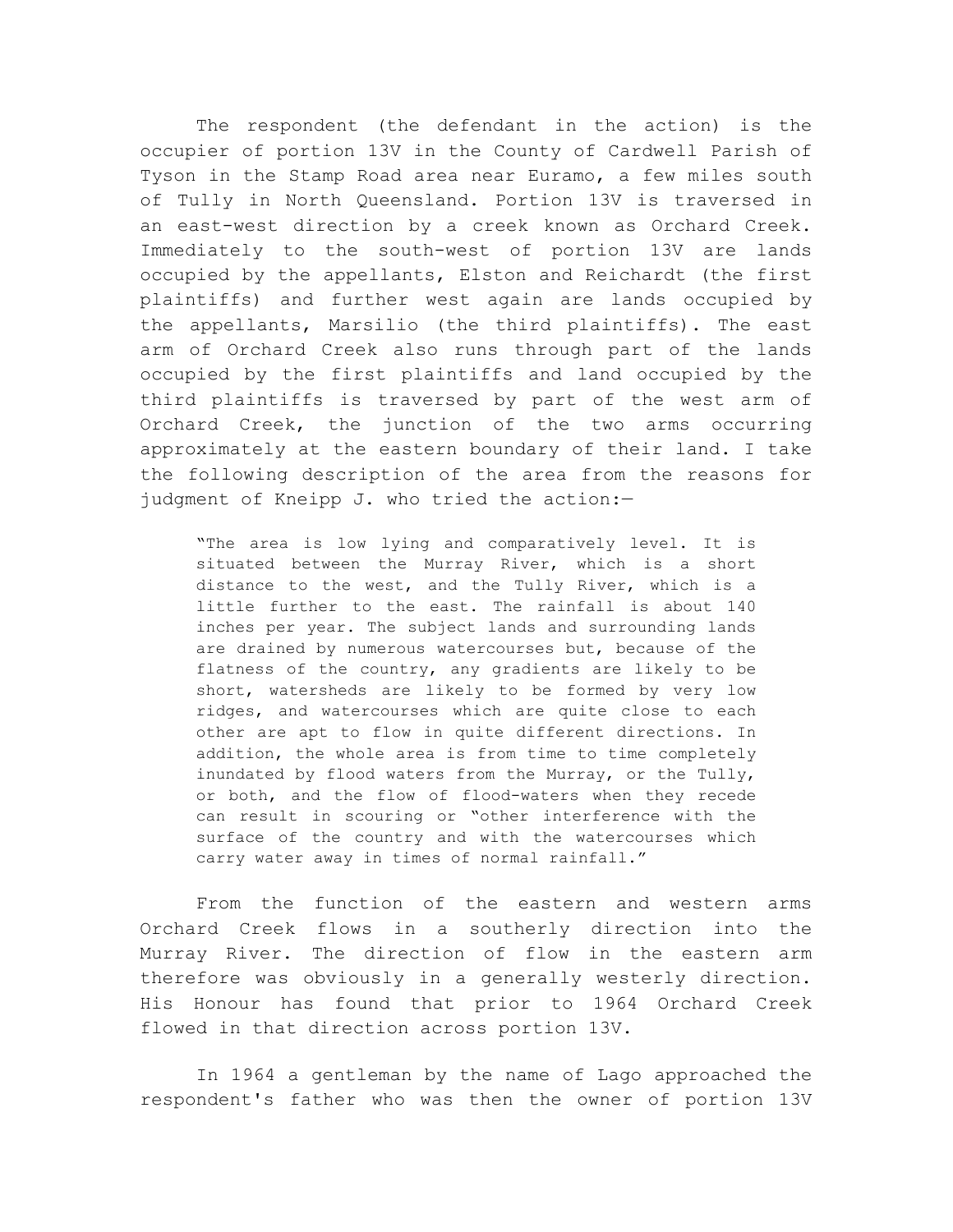and obtained permission from him to carry drainage water in a south easterly direction across portion 13V by means of a drain approximately 15 chains in length and a further drain about 3 chains long and about 8 to 10 feet deep which brought the water down towards Bedford Creek. Lago occupied land which lies to the north of the land now owned by the third plaintiffs. It is obvious that the area occupied by Lago and the surrounding area posed a drainage problem. As the area was developed for cane farming stretches of Orchard Creek were filled in and have virtually ceased to exist and much of the surface drainage seems to be led into a lagoon in the centre of the area. Having regard to the natural flow of Orchard Creek in a westerly direction across portion 13V, it may at first glance seem odd that it seemed desirable to carry drainage from lands to the west across that portion in an easterly direction. No doubt the general nature of the country as described by his Honour explains this. However, it was necessary to cut through the watershed between Orchard and Bedford Creeks and it was the short 3 chain cut referred to above which enabled the waters to reach the latter. Bedford Creek then had its source in a swamp out to the east of portion 13V and south of the then headwaters of Orchard Creek and ran off to the south.

When these drains were dug only the third plaintiffs were in occupation of their lands. The first plaintiffs became occupiers in 1973 or 1974 and the defendant in 1975. There is thus no question of any arrangement among the parties or their predecessors in title which could provide the foundation for a claim in contract to have the drain kept open. In 1976 the respondent allowed the drain to be cleaned at the request of one of the first plaintiffs but in 1979, believing that additional drainage which was unacceptable to him was being directed into it, he blocked it and filled it in. The learned Judge has found that with the filling in of substantial portions of Orchard Creek drainage problems resulted and that these were solved by reversing the flow of Orchard Creek, this being facilitated by the cutting of the long drain on portion 13V and made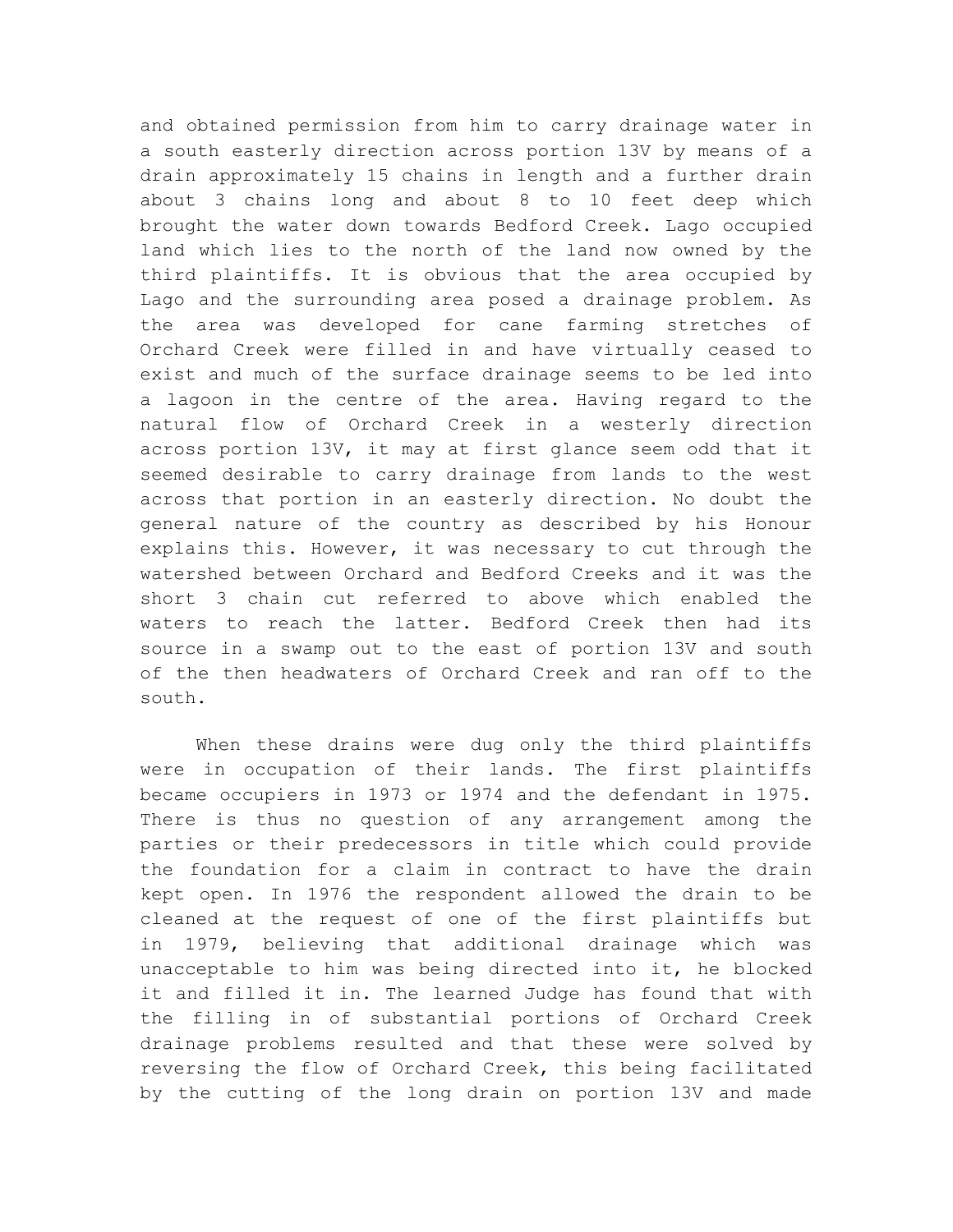possible by the cutting of the 3 chain length to which I have already referred. His Honour has found as a fact that the original courses of Orchard Creek and Bedford Creek were as shown on the parish map (that is to say, in broad terms as I have described them above). It is now apparent and his Honour has so found that the swamp which was the original area of origin of Bedford Creek is now connected to the headwaters of Orchard Creek. This doubtless provides the reason why in the pleadings the long drain to which I have referred is described as connecting two points on Bedford Creek. With the reversal of the flow of the eastern arm of Orchard Creek, it is doubtless natural these days to regard the whole length of watercourse which carries the runoff in an easterly and then southerly direction as the one creek. However his Honour has found as a fact that the drain in question is in the vicinity not of the original Bedford but of the eastern arm of the original Orchard Creek.

Finally his Honour has found that the flow of water was greatly facilitated by the existence of the long drain and that since the filling of that drain water not only gets away more slowly from the appellants' land but some of it does not get away at all with consequent damage to the appellants.

The appellants claimed injunctions requiring the respondent to remove obstructions from the drain and restraining him from interfering with or obstructing the drain and damages. Kneipp J, refused relief.

It will be convenient to deal immediately with an argument that the blocking of the long drain by the respondent was unlawful by virtue of certain provisions of the Water Act 1926 - 1981. The respondent would appeal to have blocked the drain for the last time in mid-1979. An Amending Act of 1979 which was assented to on 30th April inserted a new definition of "watercourse" as follows:—

"A river, creek or stream in which water flows either permanently, intermittently or occasionally in a natural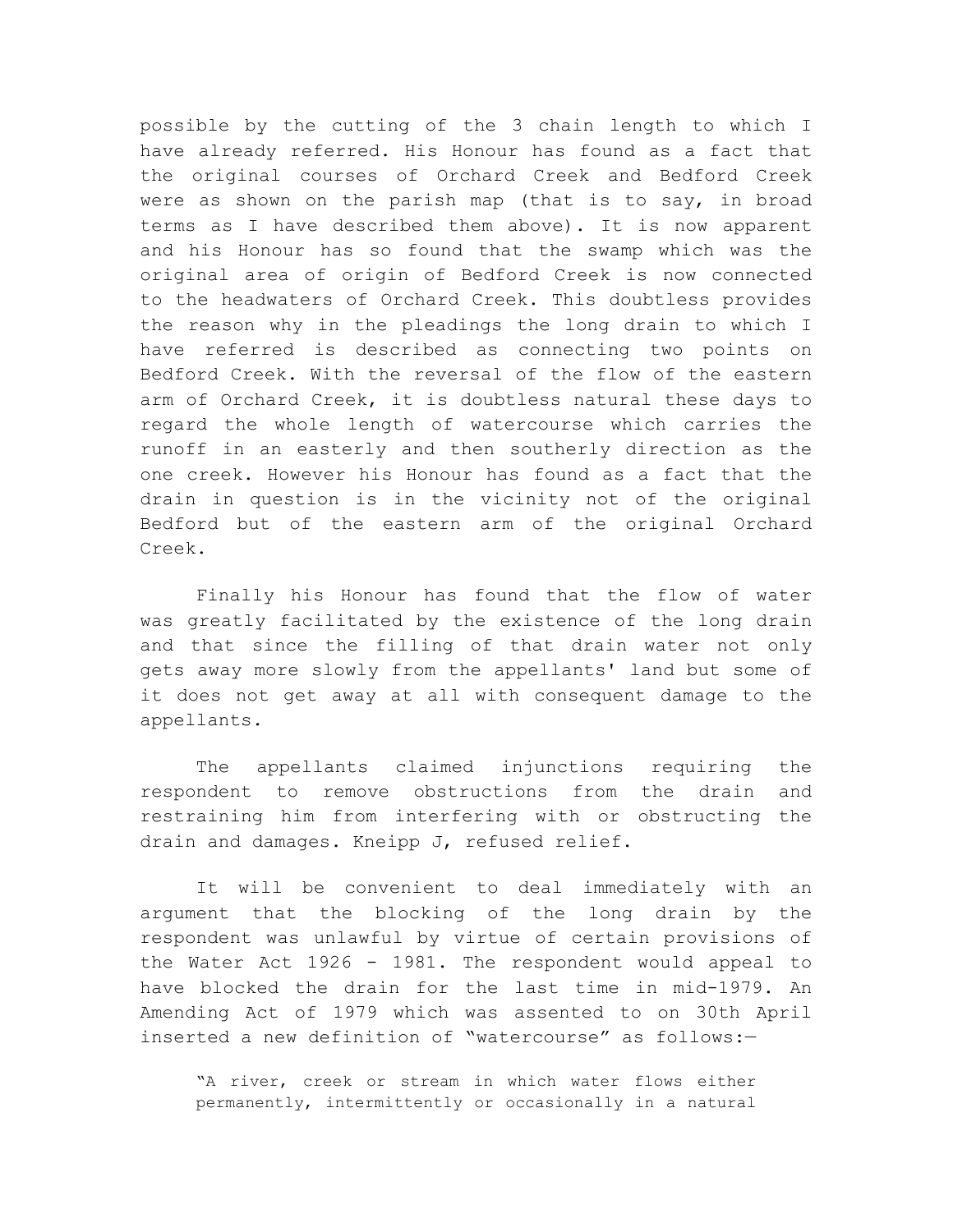channel or in a natural channel artificially improved or in an artificial channel that has changed the course of the watercourse but in any such case only at every place upstream of the point to which the spring tide ordinarily flows and reflows therein whether due to a natural cause or to an artificial barrier therein."

Now section 11B of the Water Act forbids the construction of a levee bank without a licence issued by the Commissioner of Water Resources and a levee bank is defined to mean an embankment or other structure which, amongst other things prevents the flow of water into or out of a watercourse. Similarly, clause 16 of the Schedule to the Act makes it unlawful to obstruct the flow of water in a watercourse and clause 43 of the Schedule makes a similar provision. It is a condition of the application of any of these provisions that the drain in question in mid-1979 was a watercourse within the meaning of the Act. The only part of the definition which could be argued to apply is that part of it which includes "an artificial channel that has changed the course of the watercourse". The primary meaning for the purposes of the definition is obviously a river, creek or stream in which water flows either permanently, intermittently or occasionally in a natural channel or in a natural channel artificially improved. Now the only watercourse in the primary meaning on portion 13V was Orchard Creek. The drain was dug in the vicinity of Orchard Creek but it is impossible to say that it was a drain which changed the course of that creek. The works in question simply ignored Orchard Creek and set out to carry, not the waters naturally carried by Orchard Creek, but waters from the west across portion 13V in the opposite direction. There is no evidence from which it could be concluded that the course of Orchard Creek was changed at all. It is said that it has silted up in the ensuing years and it may he that water from the bend in Orchard Creek has found its way to the drain and back out to the east. But in my judgment the learned Judge was plainly correct in concluding that the long drain did not so much change the course of Orchard Creek as create a completely new and artificial system of drainage. The argument that the filling in of the long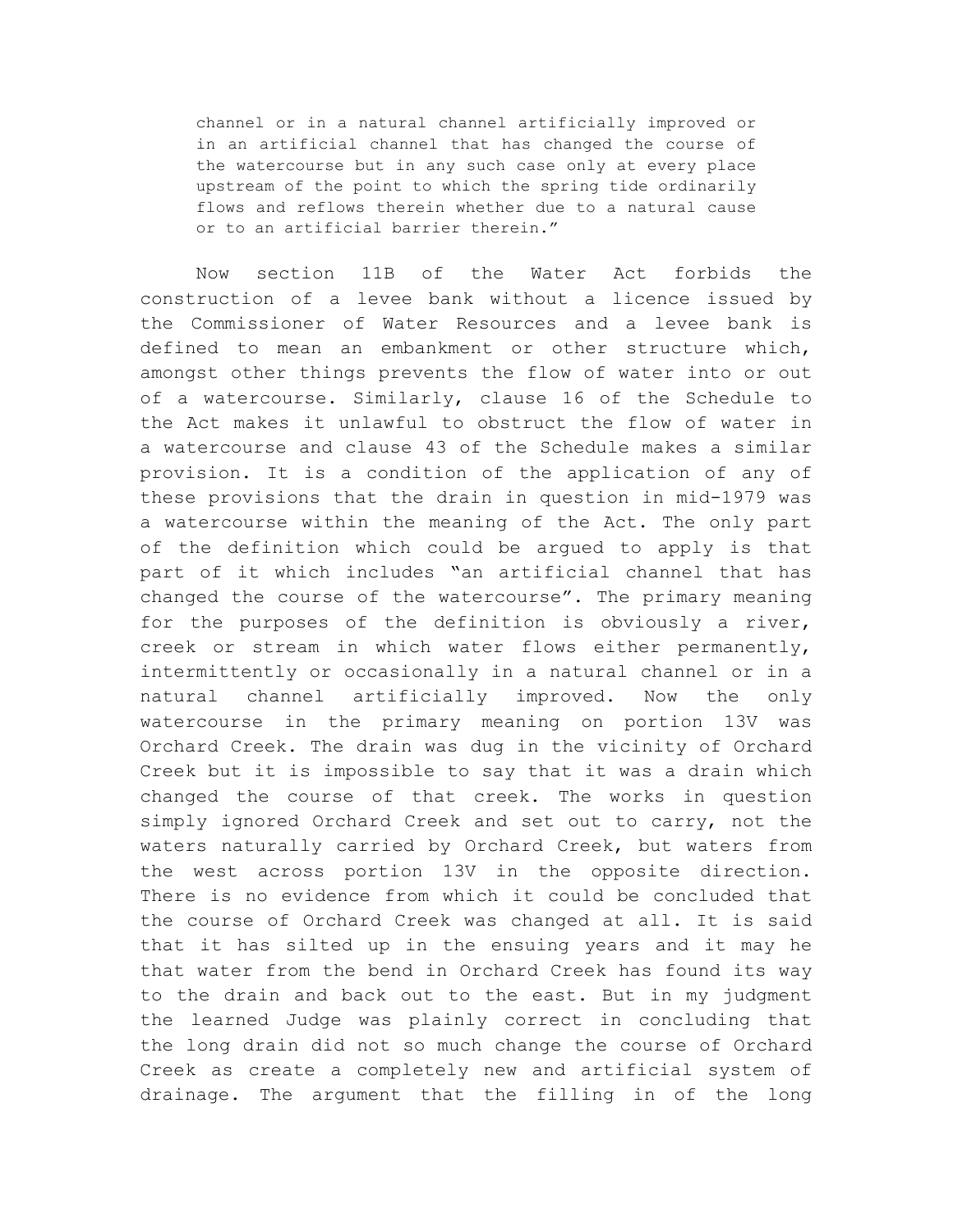drain in 1979 was in breach of the Water Act is thus unsustainable.

The use which the appellant sought to make of the alleged illegality of the respondent's act was to pray in aid the principle of Beaudesert Shire Council v. Smith (1966) 120 C.L.R. 145 which lays down that, independently of trespass, negligence or nuisance but by an action for damages upon the case, a person who suffers harm or loss as the inevitable consequence of the unlawful, intentional and positive acts of another is entitled to recover damages from that other. What has come to be called the Beaudesert principle has had a mixed reception. In the recent decision of the Privy Council in Dunlop v. Woollahra Municipal Council (1981) 2 W.L.R. 693 Lord Diplock at pp. 700-701 said:—

"Their Lordships understand that they are not alone in finding difficulty in ascertaining what limits are imposed upon the scope of this innominate tort by the requirements that in order to constitute it the acts of the tortfeasor must be 'positive', having as their 'inevitable consequence' harm or loss to the plaintiff and, what is crucial in the instant case must be 'unlawful'".

It is at least clear that the requirement of unlawfulness, a concept which for the purposes of the tort in question may well extend beyond the breach of a statute (see Kitano v. Commonwealth (1974) 129 C.L.R. 151) is a central element. The unlawfulness set up was a breach of the restrictions imposed by the Water Act on the stopping up of watercourses. For the reasons already given, no such breach being made out, the Beaudesert principle cannot be invoked by the appellants.

Finally it is contended that the filling of the long drain constituted an actionable nuisance. Now there can, I think, be no doubt but that at common law, the duty of one who obstructs the natural flow of a river is to prevent damage, and, if damage results to any persons, he will be liable to them irrespective of whether or not they are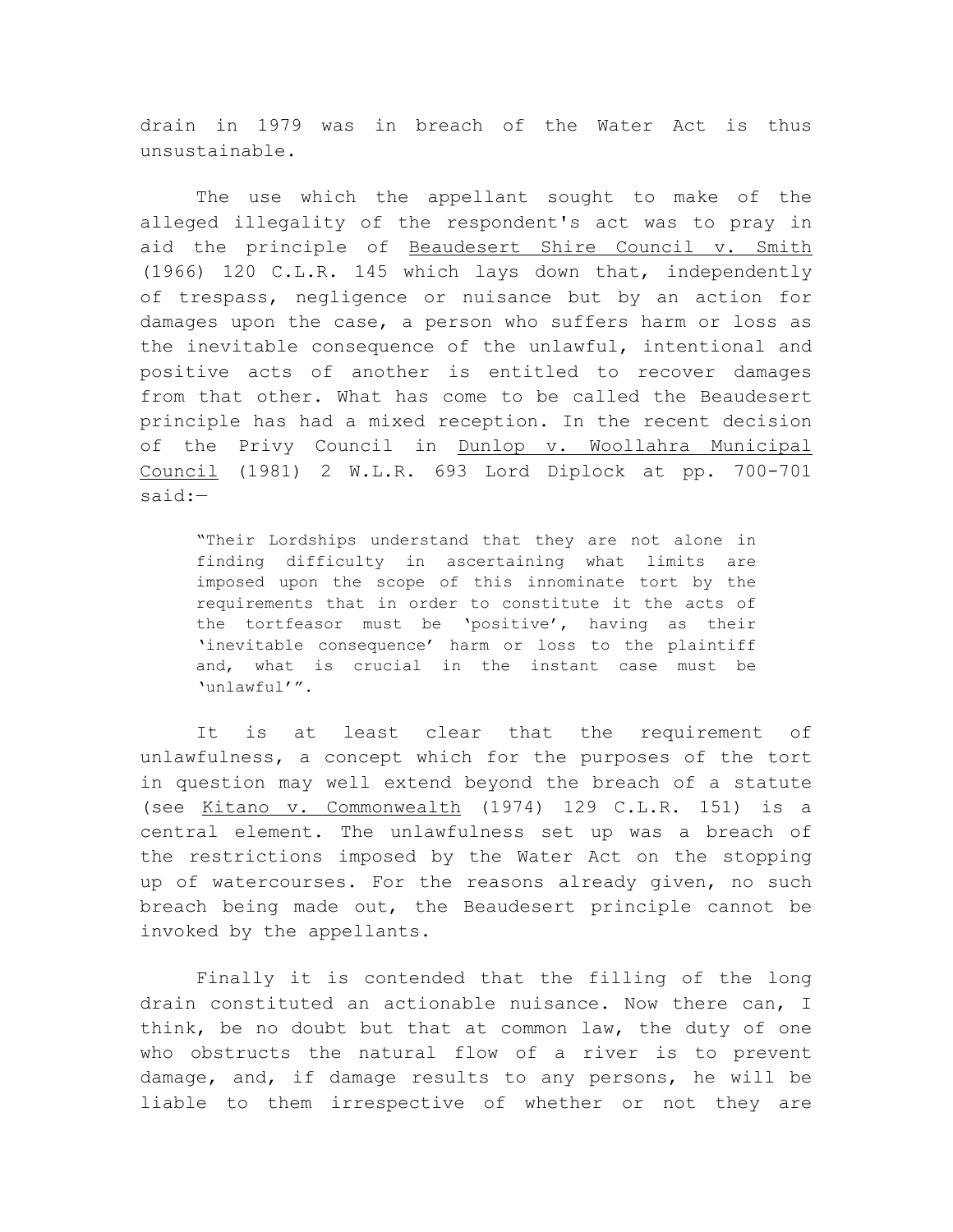riparian owners. See R. v. Southern Canada Power Co. Ltd. (1937) 3 All E.R. 923 and see Greenock Corporation v. Caledonian Railway Company (1917) A.C. 556. However, if the principle is to be invoked, it must be shown that the respondent in some fashion obstructed the natural flow of Orchard Creek There is simply no evidence to this effect. On the findings of the learned Judge, amply supported by evidence and not attacked before us, the natural flow of Orchard Creek in portion 13V was from east to west. The long drain constructed by Lago in 1964 established a drainage line in the opposite direction and one which carried the waters from lands out to the west of portion 13V in the direction of Bedford Creek. The appellants relied on the decision of the Court of Appeal in Baily & Co. v. Clark, Son & Morland (1902) 1 Ch. 649. The case concerned the rights of the owners of property situated on an artificial cut or channel by which water was diverted from the natural flow of a river and later led back into it again. It was held by the Court of Appeal that the proper inference from the user of the water was that the artificial cut had been originally constructed upon the terms that all the riparian proprietors should have at least the same rights in regard to the use of the water as they would have had if the stream had been a natural one. The case is far removed from the present. The long drain here is not a diversion of the natural westerly flow of the waters of Orchard Creek and there is moreover no question of inferring the terms upon which it was constructed. It was done by a private arrangement between Lago and the respondent's father for the convenience of Lago. It resembles the ditch in Gartner v. Kidman (1962) 108 C.L.R. 12. That ditch which drained a swamp, the greater part of which was on the plaintiff's land, had been in existence from 1909 to 1958 when it was blocked by the defendant. At first instance the ditch or drain in question was treated as an improved natural watercourse. This view was rejected on appeal. The court then affirmed that a right to the flow of water in an artificial I watercourse must be acquired by some method recognized by the law for the acquisition of proprietary rights such as easement, statute or contract.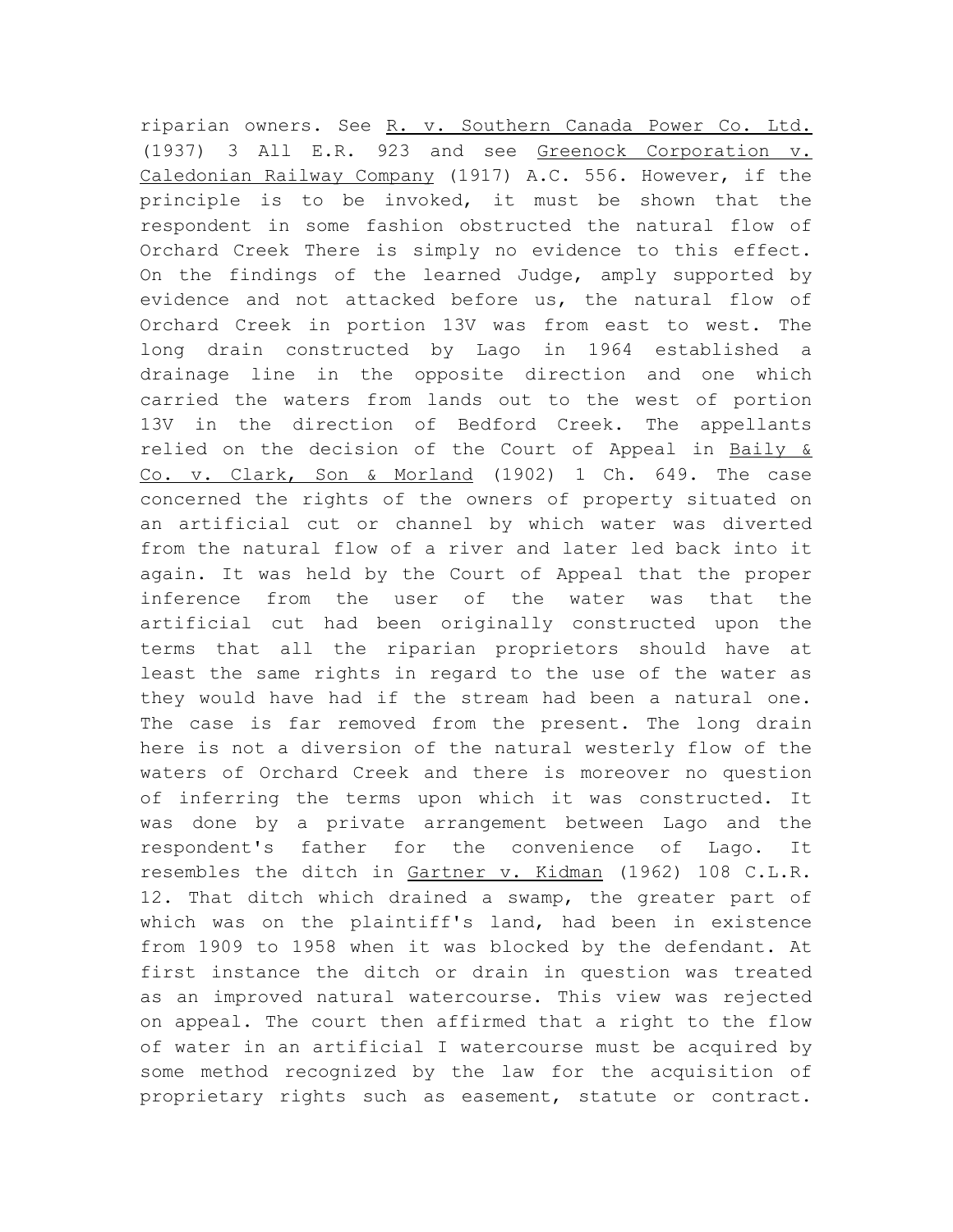No such proprietary rights being demonstrated the court finally turned to the question whether the downstream owner could be described as guilty of a private nuisance by reason of unlawful interference with the right of the upstream owner to require him to receive the discharge of surface water. The last mentioned question cannot arise here. The respondent has done nothing more than restore the level of his land to where it previously stood. But Gartner v. Kidman establishes his right to have repelled the flow of surface water for the protection of his land if he were so minded. So far as the artificial channel is concerned the appellants plainly cannot set up a contract and their attempt to set up the Water Act has failed. It is equally clear that, having regard to the provisions of the Real Property Act there can be no question of an unregistered easement. See Friedmann v. Barrett (1962) Qd.R. 498; Mills v. Stokman 116 C.L.R. 61 at p. 78; R.M. Hosking Properties Pty. Ltd. v. Barnes (1971) S.A.S.R. 100; Gallagher v. Thomson (1928) G.L.R. 373. And cf. Breskvar v. Wall (1971) 126 C.L.R. 376 at p. 385. Indeed it was not contended that the appellants were entitled to anything of the nature of an easement.

Gartner v. Kidman is clear authority for the proposition that an action does not lie for the blocking up of an artificial watercourse unless the right to the flow of water in it has been acquired by the plaintiff. It accords with decisions such as Nield v. London and North Western Railway Company (1874) L.R. 10 Ex 4 in which was held that the defendants, the owners of the canal, were not liable for damage caused by the overflow of flood water from their canal which they had penned up for the protection of their own premises. The principle is said to be that there is no duty on the owners of a canal analogous to that on the owners of a natural watercourse not to impede the flow of water down it. This was stated to be the ratio decidendi of Nield's case by Herron J., delivering one of the majority opinions in Grant Pastoral Co. Pty. Ltd. v. Thorpe's Ltd. in the Full Court of New South Wales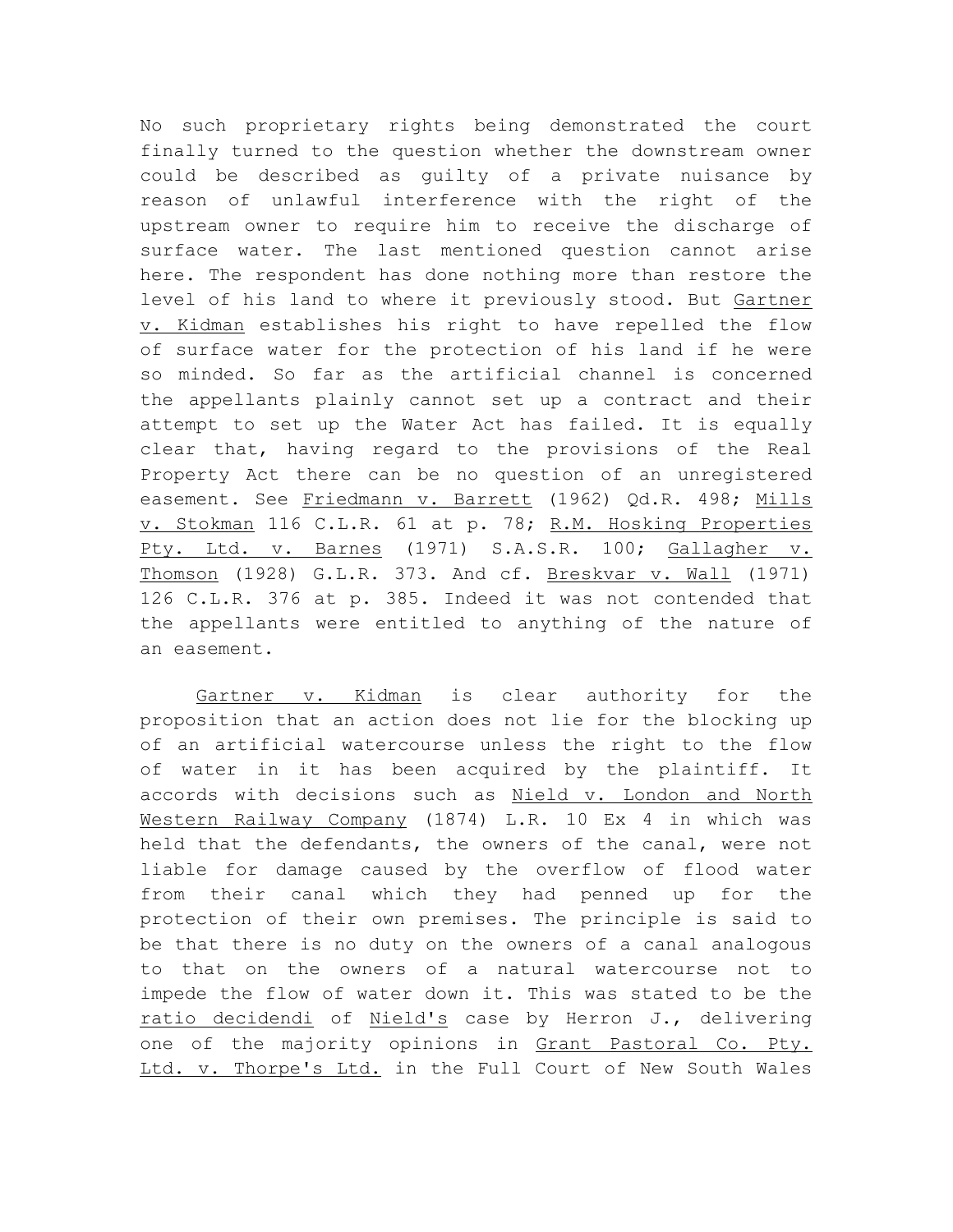(1953) 54 S.R.N.S.W. 129 at p. 135 (affirmed on appeal 92 C.L.R. 373)

Finally reliance was placed on certain general statements in the speeches in Sedleigh-Denfield v. O'Callaghan (1940) A.C. 880. Thus at p. 888 Viscount Maugham says that there is no doubt that if an owner of land for his own convenience diverts or interferes with the course of a stream he must take care that the new course provided for it shall be sufficient to prevent mischief from an overflow to his neighbour's land and that he will be prima facie liable if such an overflow should take place. The findings of the learned trial Judge make it clear, as I have already said, that the long drain did not divert or interfere with the course of Orchard Creek. When it was dug Orchard Creek did not carry waters from the west in an easterly direction. The situation as found by the learned trial Judge is that the appellants and their neighbours and their predecessors in title, in developing their lands for cane farming filled in the natural drainage line of Orchard Creek in a southerly direction and drained their lands into Lagoon No. 2. They have been relying on the long drain at least in part as a means of getaway for surplus water. But unless they can establish a right to have the drain kept open for this purpose they must put up with the situation which they and their predecessors in title have created. At pp. 896-7 of the Sedleigh-Denfield case Lord Atkin defined "private nuisance" for the purposes of that case as a wrongful interference with another's enjoyment of his land or premises by the use of land or premises either occupied or in some cases owned by oneself. The emphasis, of course, must be on the word "wrongful". The definition adopted by Windeyer J. in Gartner v. Kidman (supra) at p. 22 is, I think, useful for present purposes. It derives from the 6th edition of Winfield and it describes private nuisance as an unlawful interference with a person's use or enjoyment of land, or of some right over, or in connection with it. If the appellants had a right to have the drainage from their land carried by the long drain on the respondent's portion 13V, his blocking up of that